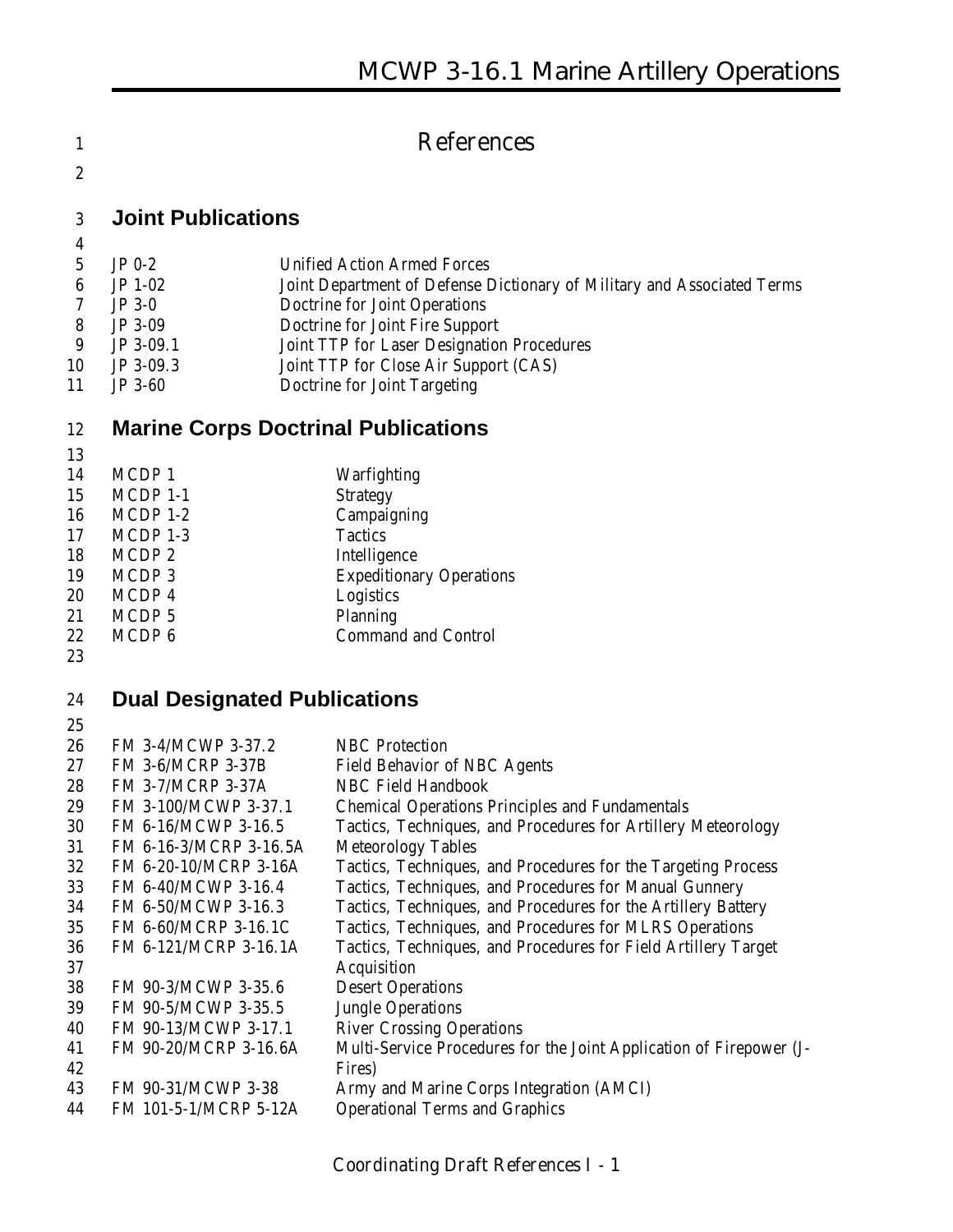# **Marine Corps Warfighting Publications**

| $\boldsymbol{2}$ |                     |                                                                   |
|------------------|---------------------|-------------------------------------------------------------------|
| 3                | MCWP 0-1            | <b>Marine Corps Operations</b>                                    |
| $\overline{4}$   | MCWP 3-1            | <b>Ground Combat Operations</b>                                   |
| $\sqrt{5}$       | <b>MCWP 3-11.3</b>  | <b>Scouting and Patrolling</b>                                    |
| $\boldsymbol{6}$ | <b>MCWP 3-11.4</b>  | <b>Tactical Fundamentals of Helicopterborne Operations</b>        |
| 7                | <b>MCWP 3-15.1</b>  | Machine Guns and Machine Gunnery                                  |
| $\bf 8$          | <b>MCWP 3-15.2</b>  | <b>Infantry Mortars</b>                                           |
| 9                | <b>MCWP 3-16</b>    | Tactics, Techniques, and Procedures for Fire Support Coordination |
| 10               | <b>MCWP 3-16.2</b>  | Tactics, Techniques, and Procedures for the Marine Corps Fire     |
| 11               |                     | <b>Support System</b>                                             |
| 12               | <b>MCWP 3-16.6</b>  | Supporting Arms Observer, Spotter, and Controller                 |
| 13               | <b>MCWP 3-16.7</b>  | <b>Marine Artillery Survey</b>                                    |
| 14               | <b>MCWP 3-22.2</b>  | <b>Suppression of Enemy Air Defenses (SEAD)</b>                   |
| 15               | <b>MCWP 3-23</b>    | <b>Offensive Air Support</b>                                      |
| 16               | <b>MCWP 3-23.1</b>  | <b>Close Air Support</b>                                          |
| 17               | <b>MCWP 3-23.2</b>  | Deep Air Support                                                  |
| 18               | <b>MCWP 3-24</b>    | <b>Assault Support</b>                                            |
| 19               | <b>MCWP 3-25.3</b>  | Marine Air Command and Control System (MACCS) Handbook            |
| 20               | <b>MCWP 3-25.4</b>  | Marine Tactical Air Command Center (TACC) Handbook                |
| 21               | <b>MCWP 3-25.5</b>  | Direct Air Support Center (DASC) Handbook                         |
| 22               | <b>MCWP 3-32</b>    | Maritime Prepositioning Force (MPF) Operations                    |
| 23               | <b>MCWP 3-34</b>    | <b>Security Operations</b>                                        |
| 24               | <b>MCWP 3-35.4</b>  | Doctrine for Navy/Marine Joint Riverine Operations                |
| 25               | <b>MCWP 3-37</b>    | <b>MAGTF NBC Operations</b>                                       |
| 26               | <b>MCWP 3-37.3</b>  | <b>NBC</b> Decontamination                                        |
| 27               | <b>MCWP 3-41.2</b>  | <b>Raid Operations</b>                                            |
| 28               | MCWP 4-1            | <b>Logistics Operations</b>                                       |
| 29               | <b>MCWP 4-11</b>    | <b>Tactical Level Logistics</b>                                   |
| 30               | <b>MCWP 4-11.1</b>  | <b>Health Service Support Operations</b>                          |
| 31               | <b>MCWP 4-11.4</b>  | <b>Maintenance Operations</b>                                     |
| 32               | <b>MCWP 4-11.7</b>  | <b>Supply Operations</b>                                          |
| 33               | <b>MCWP 4-11.8</b>  | <b>Services</b>                                                   |
| 34               | MCWP 5-1            | <b>Marine Corps Planning Process</b>                              |
| 35               | MCWP <sub>6-1</sub> | Command                                                           |

## **Marine Corps Reference Publications**

| 38 | <b>MCRP 3-11.4A</b>           | <b>Helicopter Insertion/Extraction</b>                               |
|----|-------------------------------|----------------------------------------------------------------------|
| 39 | <b>MCRP 3-16B</b>             | The Joint Targeting Process and Procedures for Time-Critical Targets |
| 40 | <b>MCWP 3-16.2A</b>           | <b>Fire Support Tactical Data System</b>                             |
| 41 | <b>MCRP 3-16.4A</b>           | <b>Marine Artillery Safety</b>                                       |
| 42 | MCRP $4-11.3E$ (Vol I)        | Helicopter External Air Transport (HEAT) Procedures: Basic           |
| 43 |                               | <b>Operations and Equipment</b>                                      |
| 44 | <b>MCRP 4-11.3E (Vol III)</b> | Helicopter External Air Transport (HEAT) Procedures: Multi-point     |
| 45 |                               | <b>Load and Rigging Procedures</b>                                   |
| 46 | <b>MCRP 4-13.1A</b>           | Movement of Units in Air Force Aircraft                              |
|    |                               |                                                                      |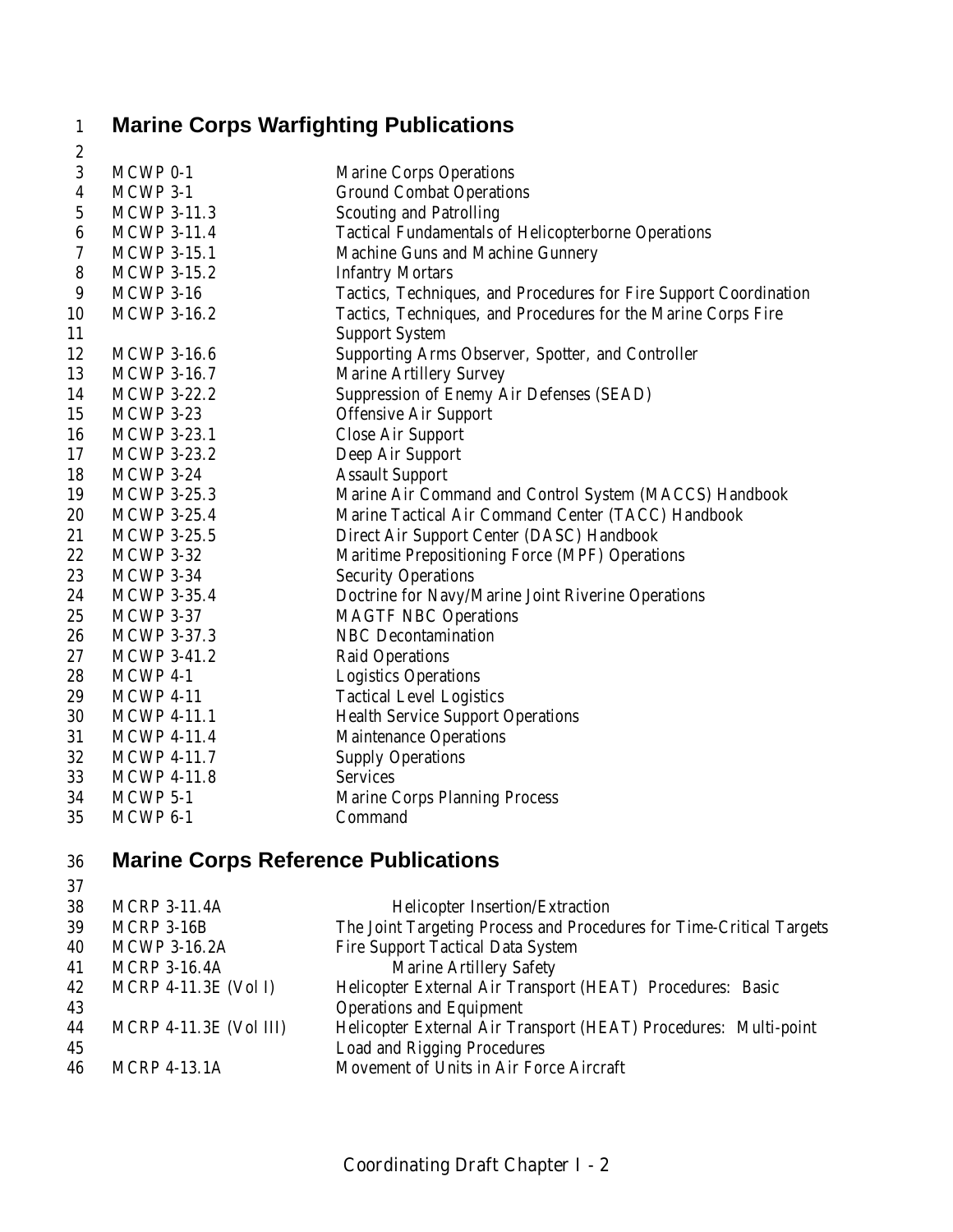# **ARMY FIELD MANUALS**

| $\boldsymbol{2}$ |                                                    |                                                                                            |
|------------------|----------------------------------------------------|--------------------------------------------------------------------------------------------|
| $\sqrt{3}$       | FM 5-15                                            | <b>Field Fortifications</b>                                                                |
| $\boldsymbol{4}$ | FM 5-101                                           | <b>Mobility</b>                                                                            |
| $\mathbf 5$      | FM 5-103                                           | Survivability                                                                              |
| $\boldsymbol{6}$ | <b>FM 8-10</b>                                     | <b>Health Service Support in Theater Operations</b>                                        |
| 7                | FM 8-35                                            | Evacuation of the Sick and Wounded                                                         |
| 8                | FM 8-55                                            | Army Medical Service Planning Guide                                                        |
| 9                | FM 9-6                                             | <b>Ammunition Service in Theater of Operations</b>                                         |
| 10               | FM 9-13                                            | <b>Ammunition Handbook</b>                                                                 |
| 11               | FM 10-500-53                                       | Airdrop of Supplies and Equipment: Rigging Ammunition                                      |
| 12               | FM 10-527                                          | Airdrop of Supplies and Equipment: Rigging of 155-mm Howitzers                             |
| 13<br>14         | FM 11-1                                            | Multi-Service Procedures for the Single-Channel Ground And Airborne<br><b>Radio System</b> |
| 15               | FM 24-18                                           | <b>Tactical Single-Channel Radio Communications Techniques</b>                             |
| 16<br>17         | <b>TECHNICAL MANUALS</b>                           |                                                                                            |
| 18               |                                                    |                                                                                            |
| 19               | TM 9-1300-200                                      | Ammunition, General                                                                        |
| 20               | TM 9-1300-206                                      | <b>Ammunition and Explosives Standard</b>                                                  |
| 21               |                                                    |                                                                                            |
| 22               | <b>MARINE CORPS ORDERS</b>                         |                                                                                            |
| 23               |                                                    |                                                                                            |
| 24               | MCO 4400.39                                        | War Reserve Material Policy Manual                                                         |
| 25               | MCO 8010.1                                         | Class V (W) Support for FMF Operations                                                     |
| 26               | MCO 8020.1                                         | Handling, Transportation, Storage, Reclassification, Disposal of                           |
| 27               |                                                    | Class $V(W)$                                                                               |
| 28               | <b>MCO P10110.14</b>                               | Food Service and Subsistence Management Manual                                             |
| 29               | <b>MCO P3040.4</b>                                 | <b>USMC Casualty Procedures Manual</b>                                                     |
| 30               | <b>MCO P3120.6</b>                                 | <b>Standard Embarkation Management System</b>                                              |
| 31               | MCO P4400.150                                      | <b>Consumer Level Supply Policy Manual</b>                                                 |
| 32               |                                                    |                                                                                            |
| 33               | <b>Electronic References</b>                       |                                                                                            |
|                  |                                                    |                                                                                            |
| 34<br>35         |                                                    |                                                                                            |
| 36               | http://155.217.58.58/                              | Army Doctrine and Training Digital Library (ADTDL) Homepage                                |
| 37               | Combat Development Command, Quantico, VA Homepage  |                                                                                            |
| 38               | http://138.156.112.14/                             |                                                                                            |
| 39               | Combined Arms Center, Ft. Leavenworth, KS Homepage |                                                                                            |
| 40               | http://leav-www.army.mil/                          |                                                                                            |
| 41               |                                                    | Expeditionary Warfare Training Group, Pacific (EWTGPAC) Homepage                           |
| 42               | http://www.ewtgpac.navy.mil/                       |                                                                                            |
| 43               |                                                    | Federation of American Scientist (FAS) Military Analysis Network Homepage                  |
| 44               | http://www.fas.org/man/index.htm                   |                                                                                            |
| 45               | Fort Sill, OK Homepage                             |                                                                                            |
| 46               | http://sill-www.army.mil/index.htm                 |                                                                                            |
|                  |                                                    |                                                                                            |